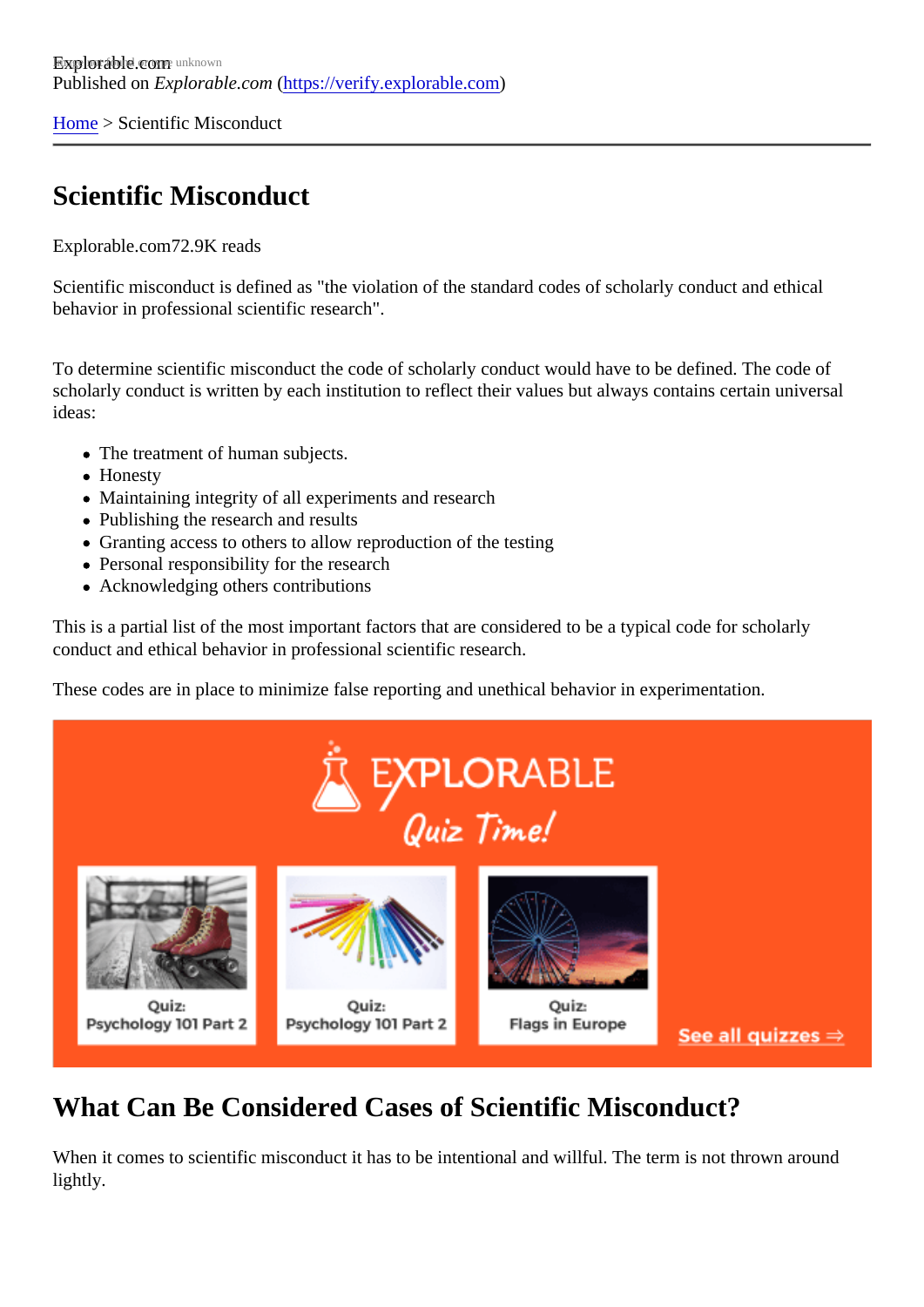There are several cases of scientific misconduct that has hit the media since the 1980's that has shed some light on the reality of the situation, but to say that scientific misconduct has only really been around since t 1980's would be false. It is estimated that some of the greatest minds in science have either fabricated results, or skewed data to support their theories.

Take a look at these examples:

- "Isaac Newton may have adjusted calculations to fit observations."
- "Gregor Mendel's results with ea plants [1] were cleaner than what is observed experimentally, indicating that he might have changed the data."
- "Robert Millikan, in a research paper describing the charge of an electron, failed to mention that he eliminated some data points."

#### Citations:

### [Columbia University](http://ccnmtl.columbia.edu/projects/rcr/rcr_misconduct/foundation/index#1_B_1)<sup>2</sup>]

If these folks would have published today their research may have been pulled and they would have lost a credibility. Scientific misconduct can be considered the willful ignorance of data, evidence of falsifying, skewing of data or deliberate misrepresentation of data. Scientific misconduct can also be considered the misuse of human subjects (which there are strict guidelines in place that govern the use of).

In recent cases of scientific misconduct one name clearly stands out from the rest because it was so fraught with misconduct, not merely one instance but many.

Hwang Woo-Suk has many pages dedicated to him across the internet, if you type his name into any sear engine there will be at least 10 pages of links listed.

Read below for his story:

Hwang Woo-suk was a professor of theriogenology and biotechnology at Seoul National University (dismissed on March 20, 2006) who became infamous for fabricating a series of experiments, which appeared in high profile journals, in the field of stem cell research.

Until November 2005, he was considered one of the pioneering experts in the field of stem cell research, best known for two articles published in the journal Science in 2004 and 2005 where he fraudulently reported to have succeeded in creating human embryonic stem cells by cloning. Both papers were later editorially retracted after they were found to contain a large amount of fabricated data. He has admitted to various charges of fraud. On May 12, 2006 Hwang was "indicted on embezzlement and bioethics law violations linked to faked stem cell research."

Cited from the article about the seientific misconduct of Hwang Woo-Sult on Wikipedia.

What motivated this brilliant scientist to commit scientific misconduct so flagrantly? It would seem the shor answer is MONEY!

Of course not every case of scientific misconduct is reported as widely, it is a fair estimation to say that for every once case that is reported there may be as many as ten cases that go unreported. Punishment for scientific misconduct can range depending on the severity of the misconduct.

Take a peek at these headlines:

• "MIT Fires Professor Van Parijs for Using Fake Data in Papers "reported in The Tech